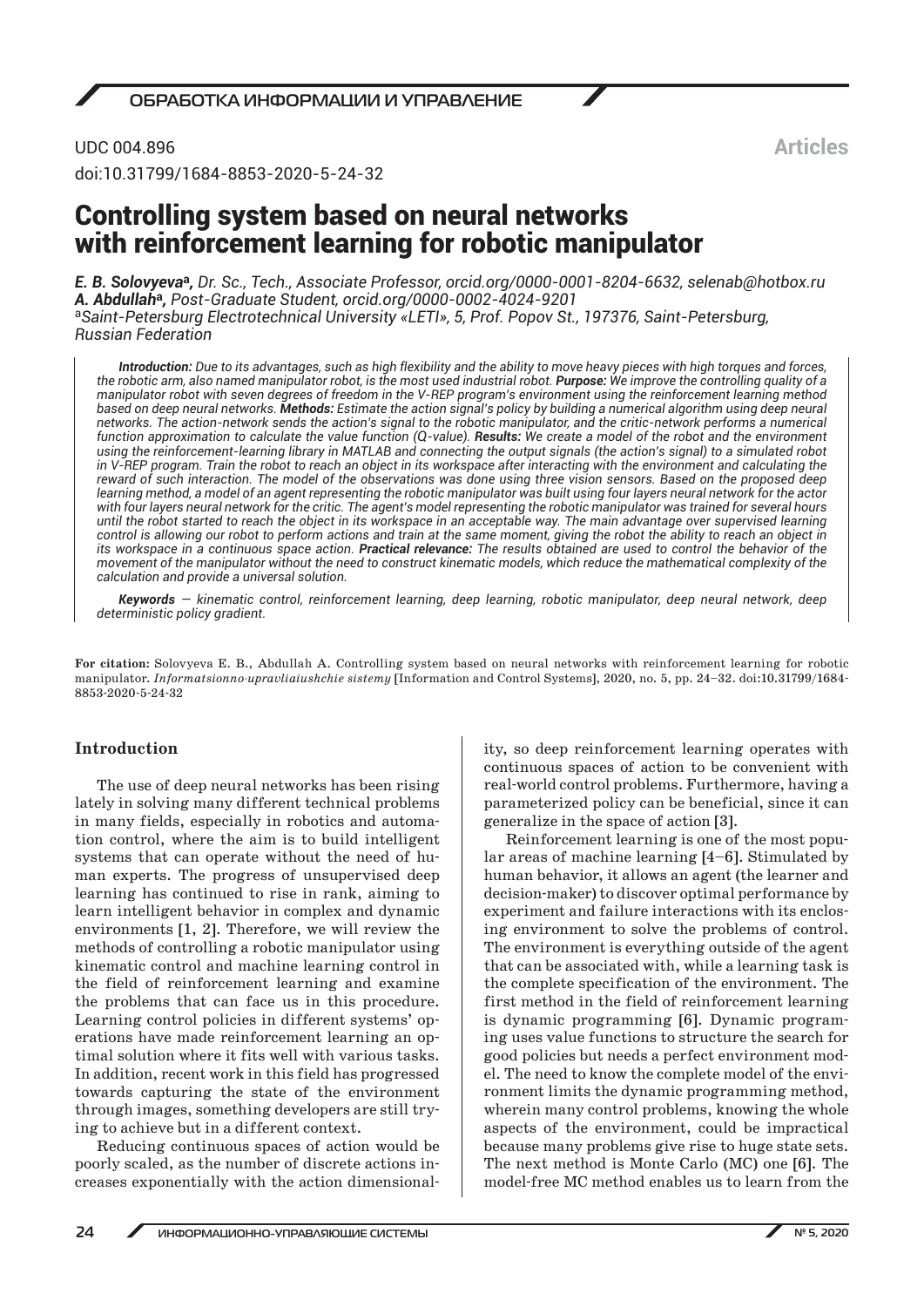environment's sample sequences of states, actions, and rewards. MC method works by equating the sample returns from the environment on an episode by episode base, so we do not require the full model of the environment like in the case of dynamic programming, but in MC method the agent must consider the exploration-exploitation tradeoff in order to get information about the rewards and the environment. It needs to explore by analyzing both previously unused actions and uncertain actions that could lead to negative rewards. A new method of reinforcement learning evolves from both dynamic programming, and MC method. This method is called temporal-difference (TD) learning [6]. TD learning combines dynamic programming's ability to learn through bootstrapping and Monte Carlo's ability to learn directly from examples selected from the environment without access to the Markov decision process. Alternatively, TD method only waits until the next time-step by using temporary errors to notify us how different the new value is from the old prediction. Temporal difference learning led us to a method called state-action-rewardstate-action (SARSA) [4–6]. SARSA is an on-policy TD control algorithm. This name is derived from an experience in which the agent starts in certain state performs an action, receives a reward, then transfers to a new state, and decides to do a new action. Based on SARSA, *Q*-learning method appeared but conversely to SARSA. *Q*-learning is an off-policy TD control algorithm, which directly approximates the expected reward independent of the policy being followed [4–6].

The main disadvantage of all of the above-mentioned methods is the need for a vast database of samples and their need to train them before we start to perform the process of control. On the other hand, we need an algorithm that can be suitable for continuous spaces, where the algorithm can learn and perform simultaneously with sensor reading and action executions. Deep deterministic policy gradient or deep *Q*-learning was developed to solve this problem and to overcome all the mentioned methods' disadvantages by developing the architecture of the agent to consist of a critic deep neural network and an actor deep neural network. The critic and the actor can work in parallel to give us the actions and the estimated rewards for these actions while the training process continues.

Hence, we study deep reinforcement learning algorithm, namely, deep deterministic policy gradient [3]. In order for robots to achieve a common advantage purpose, reaching objects is a fundamental ability to learn. Traditionally, human experts are required to analytically produce an algorithm for a particular task under adaptive control using kinematic control and supervised learning control, but this is a challenging and time-consuming approach. By applying deep learning, we overcome these restrictions in generalizing robotic control and demonstrating how building the actor-network and the critic-network based on convolution neural networks (CNN) increases the quality of the performance compared with fully connected neural networks. We begin by showing the area of interest, machine learning, focusing on deep learning and reinforcement learning, and deep deterministic policy gradient; we describe how to control a robotic arm using deep learning.

#### **Kinematics control of a robotic manipulator**

Given the joint rotation angles and the lengths of the manipulator's frames, we represent the forward kinematics [3]

$$
\mathbf{X} = F(\mathbf{q}, \, \boldsymbol{\theta}_{kin}),\tag{1}
$$

where **X** is the coordinates vector containing the position and orientation of the robot's end effector; **q** is a matrix of joints' angels;  $\theta_{kin}$  is a vector of fixed kinematic linking parameters. It consists of parameters describing the robotic manipulator lengths and angles, illustrating each joint axis's rotation relative to the previous joint axis.

Closed-form solutions of (1) are favored. However, there are manipulator structures, for which only iterative numerical solutions are possible. From equation (1) we get the equation of the inverse kinematics given as

$$
\mathbf{q} = F^{-1}(\mathbf{X}, \, \mathbf{C}, \, \boldsymbol{\theta}_{kin}),\tag{2}
$$

where **C** is a vector containing some information used to select a possible solution, and another alternative is to let **C** be the previous solution and choose the new solution as the closest solution.

When the robot's end effector is in a fixed position, there will always be existing values for the joints angles which led the end effector to be in such position and direction, so a closed-form solution for the forward kinematics problem is always assured in comparing with the inverse kinematic making it more comfortable to deal. This solution defines the workspace of a manipulator. On the other hand, there can even exist an infinite number of solutions, like the case of a redundant manipulator [3].

When the dimension of the task-space is smaller than the dimension of the joint space, the kinematic structure is considered redundant. Here the interest is in the inverse problem because we can calculate the angels of the joints that will lead to reaching a point in their workspace. As we can see, the kinematic control needs to know the robot's parameters and environment, which makes it a non-uni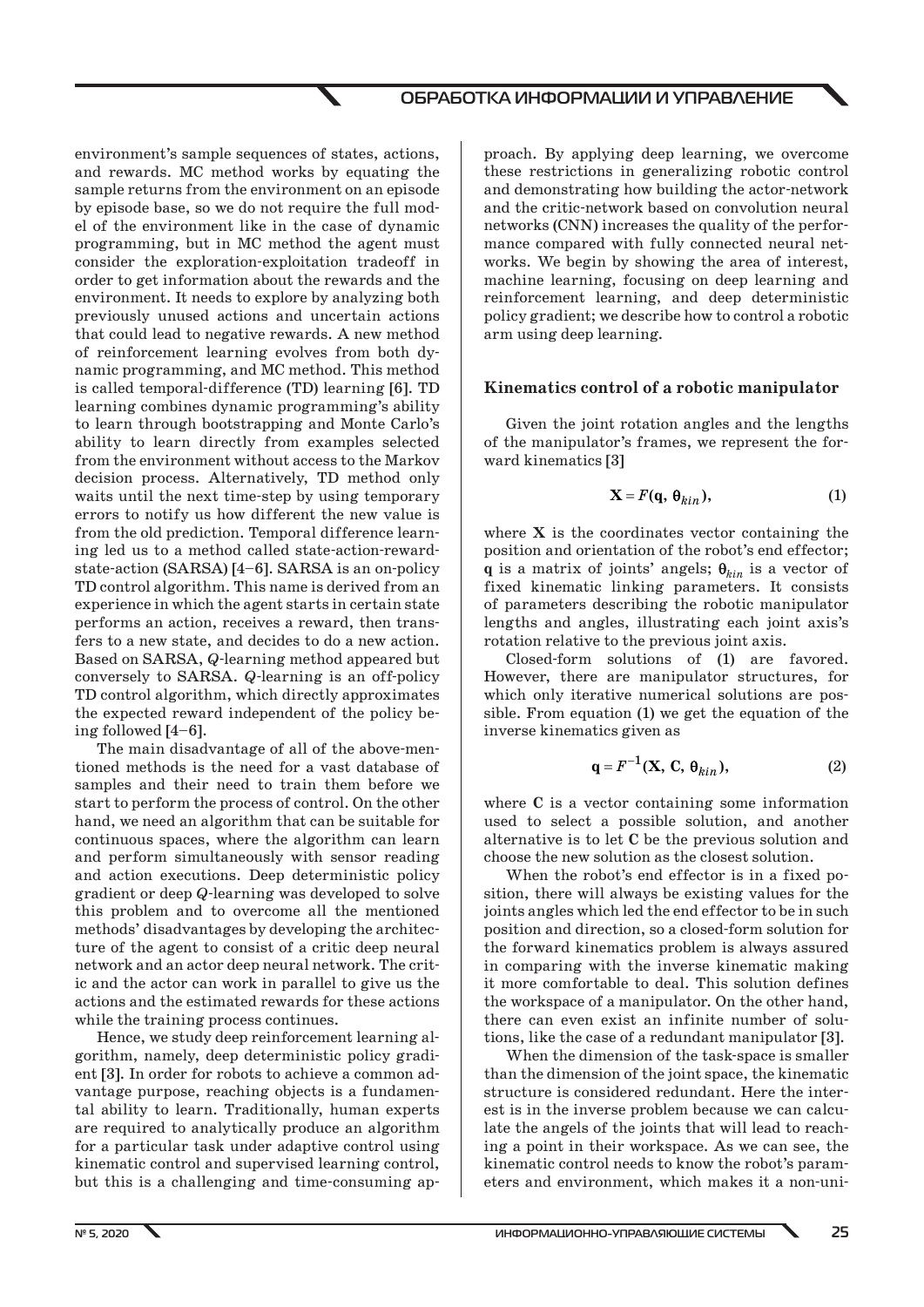versal solution for the controlling problem. Each robot needs to rebuild the complete mathematical model and recalculate all the inverse and forward kinematics metrics, which will take a lot of processing each time. The solution for finding a universal solution for the controlling process is by using unsupervised learning.

### **Advantages of reinforcement learning in controlling a robotic manipulator**

In unsupervised learning, we get a lower complexity compared to supervised learning because we are not expected to understand and then mark the input data. This situation happens in real-time so that all the input data must be analyzed and marked, which helps us understand the various training models and sorting of raw data [4–6]. It is easier for us to get unmarked data from a computer than marked data because marked data demands human interface and understanding of the categorization of such data to use in the learning process. Experts should estimate the target output or part of it in order to achieve the learning process. The supervised learning makes this way time-consuming and not flexible for various systems where some changes to the environment or the robot could happen. Nevertheless, there are many systems where we can not estimate the output, and we can not have enough information to build the target output to achieve the learning process.

In supervised learning, we would have a set of coordination of some locations in the workspace and the corresponding angles of the manipulator's joints. We can then feed those input frames through a neural network that, at the output, can produce the angles of the motors or joints by training on the data set from the previous data of the locations and the corresponding angles. Many approaches could be used, like backpropagation, so we can train that neural network to replicate human manual control actions. However, when we want to do supervised learning, we have to create a data set to train [6–8]. On which is not always a straightforward thing to do, and on the other hand, if we train our neural network model to imitate the actions of the human control well only, then by definition, our agent can never be better at executing the right action. When we want to train a neural network to perform by itself a controlling process on a robotics manipulator, where this controlling will take place in different environments, it could face many new problems. On the other hand, the offered method of unsupervised learning achieves this goal [9, 10].

However, the only difference here is that now we do not know the target label. Therefore, we do not know the rotation of the manipulator's joints in any

situation because we do not have a data set to train on, and in reinforcement learning, the network that transforms input frames to output actions is called the policy network [11]. The approach in policy gradients is that we start with a completely random network, we feed that network the coordinates from the environment, and it produces random action. Send that action back to the joints motors and then produces the next frame and this is how the loop continues and the network, in this case, it could be fully connected networks, but we can apply convolution network, in other words, deep neural networks and from this, we get the name "Deep learning". Allowing our agent to randomly explore the environment and discover better rewards and better behavior [12].

Within the task, the learning process is divided into episodes. We usually use each episode as a control for a finite steps model, where it is essential to operate in many steps until we reach the time where we reset and restart.

When we move from a step to another under making an action, the agent receives a reward describing the effectiveness of this step regarding the task. The objective here is to maximize this collective reward during the learning process for the robot [13]. The equation of the collective reward *R* is given as

$$
R = r_1 + r_2 + r_3 + \dots + r_{K+1} = \sum_{k=0}^{K} r_{k+1},
$$
 (3)

were  $r_1$  is a reward for moving from the state 0 to the state 1 in the step 1;  $r_2$  is a reward for moving from the state 1 to the state 2 in the step 2;  $(K + 1)$ is the number of rewards or steps, which refers to the end of the episode; *k* is a counter for the sum sign;  $(k + 1)$  is a step number.

As we can see from equation (3), the collective reward could increase without any conversion, making it not suitable for all the tasks [14, 15]. Therefore, we define a factor  $0 \leq \gamma \leq 1$  that assures the conversion and determines the value of the future rewards that the robot might receive. By adding this discount factor to equation (3) we get the expected collective reward as

$$
R = r_1 + \gamma r_2 + \gamma^2 r_3 + \dots + \gamma^K r_{K+1} = \sum_{k=0}^{K} \gamma^k r_{k+1}, \quad (4)
$$

where  $\gamma$  is the discount factor.

We must take extreme caution when choosing an appropriate value of  $\gamma$  in equation (4) because it can often change the form of the optimal solution where different values lead to different performances [16]. If  $\gamma$  is small, the agent could select cases that only increase the reward and lead to lower performance in the long-term. In contrast, if  $\gamma$  is big, the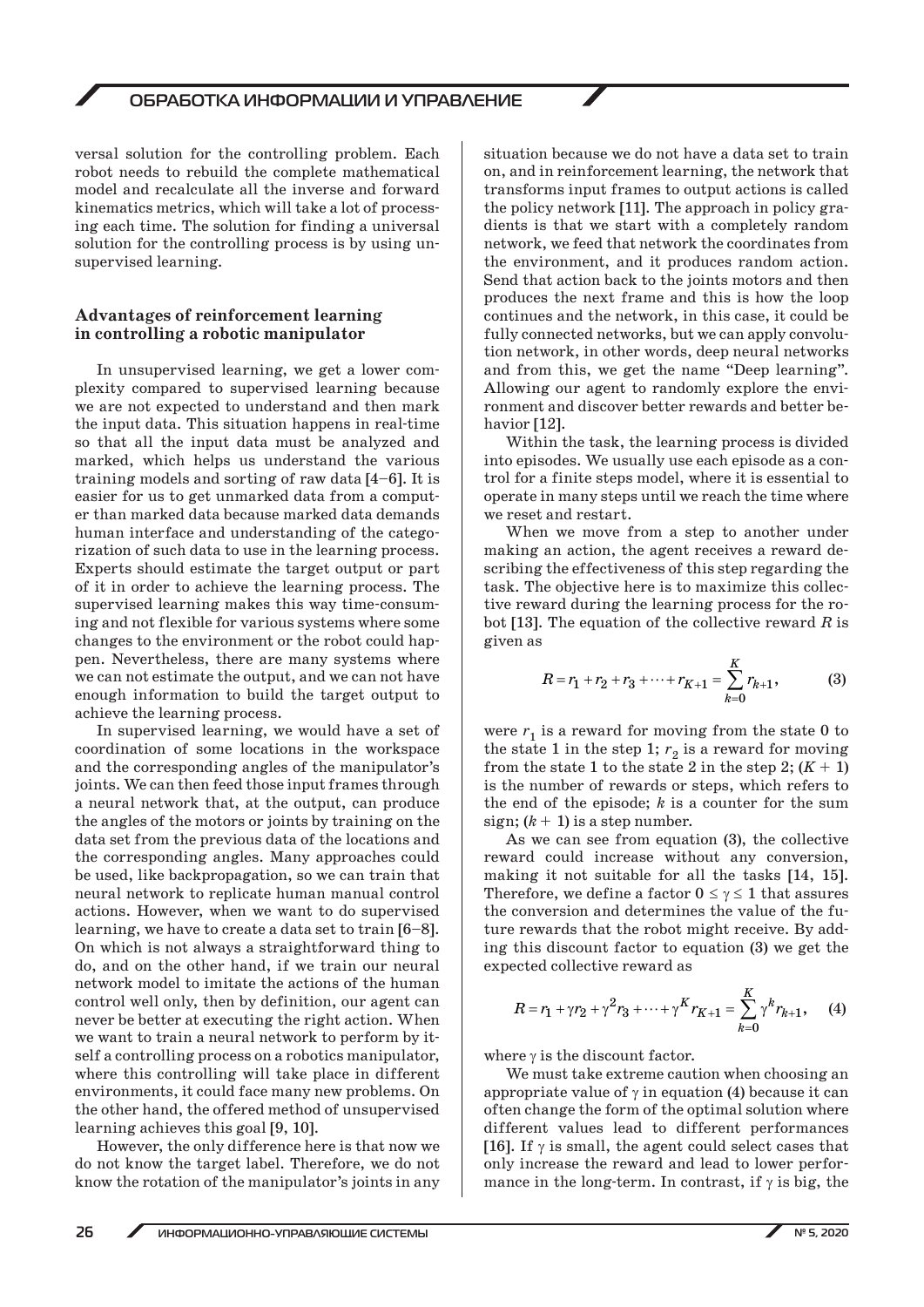agent will lose the capacity to differentiate between the policies that will get a reward in the future and those directly get a big reward [17, 18].

# **Controlling a robotic manipulator using deep learning**

Deep learning is a field of reinforcement unsupervised learning involved with deep neural networks. We used two types of deep neural networks each time, the convolution neural network and the fully connected neural network. In convolution neural networks, the connections are between the neuron and its surrounding neurons from the previous layer, and these connections share the same weights and bias  $[19-21]$ .

Let's consider the method of deep deterministic policy gradient with using deep neural networks as an actor and critic. Set up the following notations and variables:  $\pi(s_j|\xi)$  is the actor-network output calculated on the basis of the actor neural network having the input vector  $\mathbf{s}_j$  and the parameters vector  $\xi$ ; *j* is the current step;  $s_j$  is the state vector built by the observation in step  $j$ ;  $\xi$  is the parameters vector of the actor-network;  $Q(\mathbf{s}_{i+1}, \pi(\mathbf{s}_{i+1}|\boldsymbol{\xi})|\boldsymbol{\theta})$  is the output of the critic network having the input vec- $\tan s_{j+1}$ , which is obtained from state  $s_j$  after action  $a_j$  of the actor-network, and the parameters vector  $\theta$ . On the basis of the TD learning, the updated parameters vector  $\theta$  of the critic-network results from solving the optimization problem [6, 9]

$$
L = \frac{1}{M} \sum_{j=1}^{M} (\mathbf{y}_j - Q(\mathbf{s}_j, \, \mathbf{a}_j \, | \, \boldsymbol{\theta}))^2 \to \min_{\boldsymbol{\theta}} , \tag{5}
$$

where  $L$  is the loss function;  $M$  is the maximum count in the last step; **y***<sup>j</sup>* is the value function target, output vector of deep neural network, which gives the critic signal or the joint angels;  $\mathbf{a}_j$  is the action vector in the given state **s***<sup>j</sup>* . This output vector, similar to the solution of the inverse kinematics equation (2), is described as

$$
\mathbf{y}_{j} = r_{j} + \gamma Q\Big(\mathbf{s}_{j+1}, \pi\Big(\mathbf{s}_{j+1} \,|\, \boldsymbol{\xi}\Big) \,|\, \boldsymbol{\theta}\Big),\tag{6}
$$

where  $r_j$  is the reward in step *j*; *j* is the current step.

We train the network to decrease the mean squared error concerning the *Q* function [22, 23]. However, the dependence of the *Q* targets on *Q* itself can lead to instabilities or even divergence during learning. We consider a policy that can be described by parameters very beneficial for control because it allows for learning when the sensory reading and actions executions belong to continuous spaces. The target value function  $y_j$  in (6) is proposed to be a permanent value on learning a neural network by the back-propagation algorithm.

After updating the parameters vector  $\theta$  of the critic-network, to updat the parameters vector  $\xi$  of the actor-network we use the following policy gradient when maximizing the expected discounted reward (4) [6, 9]:

$$
\nabla_{\xi} J \approx \frac{1}{M} \sum_{j=1}^{M} \mathbf{G}_{\pi j} \mathbf{G}_{\xi j},
$$
\n(7)\n
$$
\mathbf{G}_{\pi j} = \nabla_{\pi} Q(\mathbf{s}_{j}, \pi(\mathbf{s}_{j} \,|\, \xi) \,|\, \theta),
$$
\n
$$
\mathbf{G}_{\xi j} = \nabla_{\xi} \pi(\mathbf{s}_{j} \,|\, \xi),
$$

where  $\nabla_{\xi}J$  is the policy gradient;  $G_{\pi j}$ ,  $G_{\xi j}$  are the gradient vectors of the critic's and actor's outputs with respect to an actions and parameters of the actor-network respectively;  $\nabla_{\pi}$  is the gradient ascent with respect to the policy of the action;  $\nabla_{\xi}$  is the gradient ascent with respect to the parameters vector  $\xi$  of the actor-network.

From equation (7), the resulting policy gradient increases the expected discount reward, and we use it to update the actor-network weights and bias. On the other hand, from equation (5), after minimizing the loss function over all the experiences, we use it to update the critic-network weights and biases. In consideration of the observation, we evaluate the gradient of the critic-network output and the gradient of the output of the actor-network. We perform a smoothing process to update the weights and the biases of the target actor-network and the critic-network:

$$
\overline{\theta}=\tau\theta+(1-\tau)\overline{\theta},\ \ \overline{\xi}=\tau\xi+(1-\tau)\overline{\xi},
$$

where  $\tau$  is a smoothing factor equal to less than one;  $\theta$ ,  $\xi$  are the updated parametes vectors of the critic and actor networks correspondently.

Finally, we repeat performing equation (6) after we get the new observation for a new step in the training until the end of the episode and the beginning of new training episode.

## **The practical experiment of controlling the robot manipulator**

As illustrated in Fig. 1, the learning process starts with taking the coordinates of the end effector and the cube on the three-axis from the cameras, generating the state vector. We send the state vector to the actor-network. The critic network takes both the action generated by the actor-network and the state and gives us the expected reward from this action or the *Q*-value. In the next steps to improve the performance, when we are in a state, and the actor is proposing a particular action, we take a slightly different action and see if the *Q*-value a lit-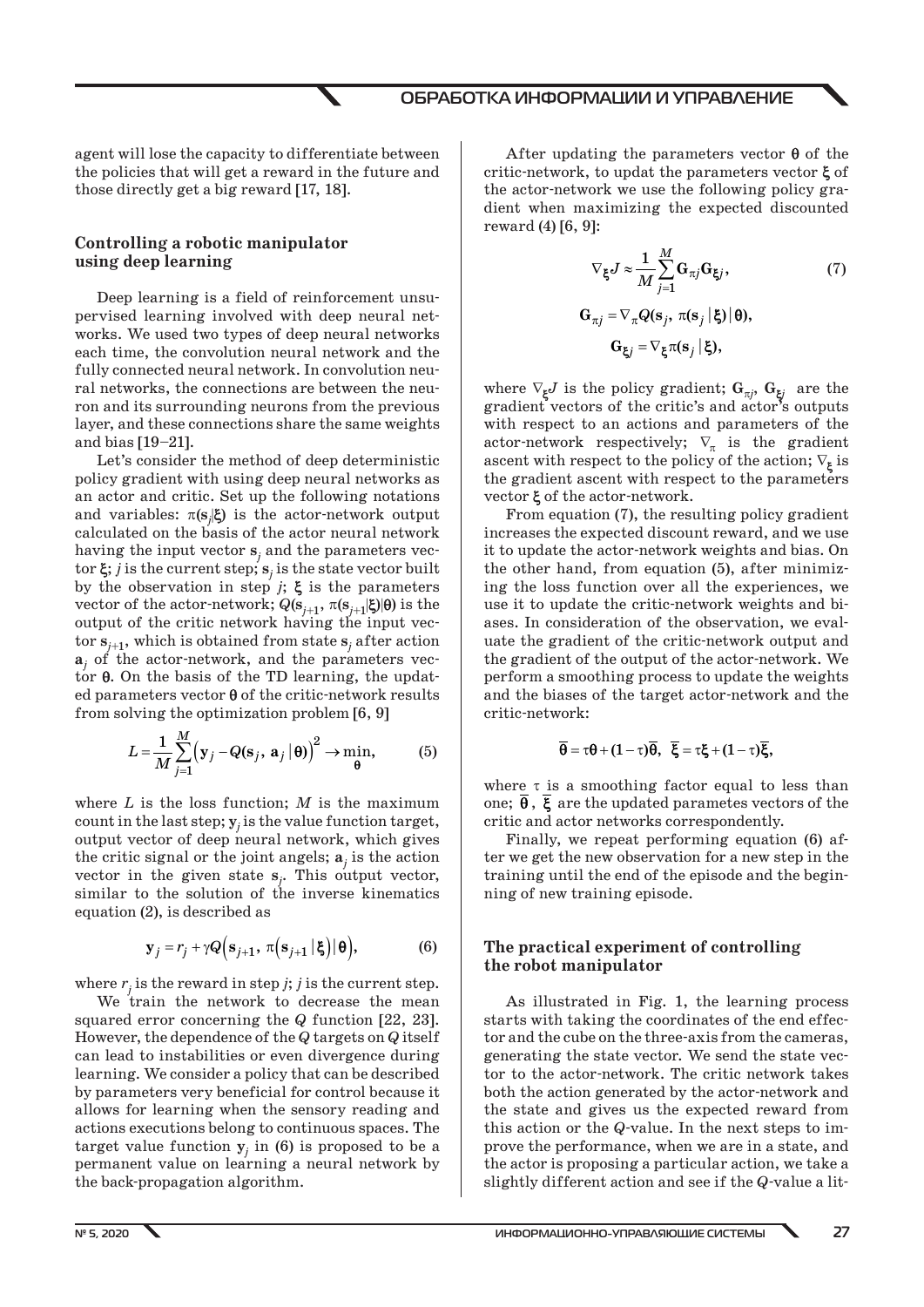



tle higher we change the action to the new proposed action. The robotic manipulator moves when it gets the action signal. The cameras make the observations, generating a new state vector describing the new situation of the environment. On each axis, if the distance between the end effector and the cube gets smaller than before, we add a positive reward.

On the contrary, if the distance gets bigger, then before we add a negative reward. We sum the rewards to get the actual reward of the current action. We calculate the loss by achieving a TD between the actual reward and the estimated reward generated by the critic (the *Q*-value). We use the loss in computing the gradient of the *Q*-value with respect to the action. We back propagate the gradient of the *Q*-value with respect to the action to train and update the neural networks and to evolve our actor in the right direction.

The simulation environment is built using V-REP program. A robot arm model with seven degrees of freedom (7 DoF manipulator) is used. In addition, three cameras are added in different places to use them in determining the state and the value of the reward function. A linkage library called Remote API is used to connect V-REP program with MATLAB language. This library provides a way to create a connection between the programming language and the simulation program, so it becomes possible to take pictures from the cameras and process them using MATLAB image processing functions. The connection mechanism also allows sending motion commands to the motors on the robot joints, which makes the simulation environment so close to the real implementation environment.

We want to enable our agent to learn entirely by itself. The only feedback that was going to give it is the distance between its end effector and the object we want the manipulator to reach. Whenever our agent manages to make this distance smaller, it will receive a positive reward. If the gap gets bigger than before, then our agent will receive a penalty of negative reward. The target of the agent is to optimize its policy to earn as much reward as possible. To train our policy network, we will collect a bunch of experiences by selecting random actions to feed them back into the actor and create a whole bunch of random movements in the environment. Since our agent has not learned anything useful yet, it is going to make arbitrary, not accurate movements. Sometimes our agent might get lucky while it is going to random select of action. In this case, when a sequence minimizes the distance, our agent will receive a reward. We should note that every episode, regardless of whether we want a positive or a negative reward, we can compute the gradients that would make the actions that our agent has chosen more likely in the future. Therefore, what policy gradients are going to do is that for every episode where we have a positive reward, we will use the normal gradients to increase the probability of those actions in the future. Whenever we got a negative one, it is going to apply the same gradient, but we are going to multiply it with minus one, and this minus sign will make sure that in the future, all the actions that we took in a bad episode are going to be less likely. The result is that while training our policy network, the actions that lead to negative rewards are slowly going to be reduced, and the actions that lead to positive rewards will increase.

To make observations of the state for the agent of the reinforcement learning (the robotic manipulator), we have used three web cameras that take photos of the manipulator workspace from three perspectives so we can analyses a 3D vision for the environment on the three axes. Because of the limitation of the hardware, we do not have the ability to give the images as input to the neural networks, so we performed image processing using MATLAB to get the coordinates of both the robot and the end effector. We added as well the angles of rotation for each joint to form the state vector (the observations). Thus, using simulated webcams with  $128 \times 128$  resolution, the environment was observed. Before each action, a picture is taken from each cam. Then using image processing methods of segmentation and detection in MATLAB system, we get the coordinates of the end effector and the object we want to reach to form our state. The original photos from three vision sensors in the environment of V-REP with a resolution of  $128 \times 128$  showing the robotic arm as a whole and the box we want to reach are depicted in Fig. 2, *a*. The images obtained after the photos processing in MATLAB and showing two green pints,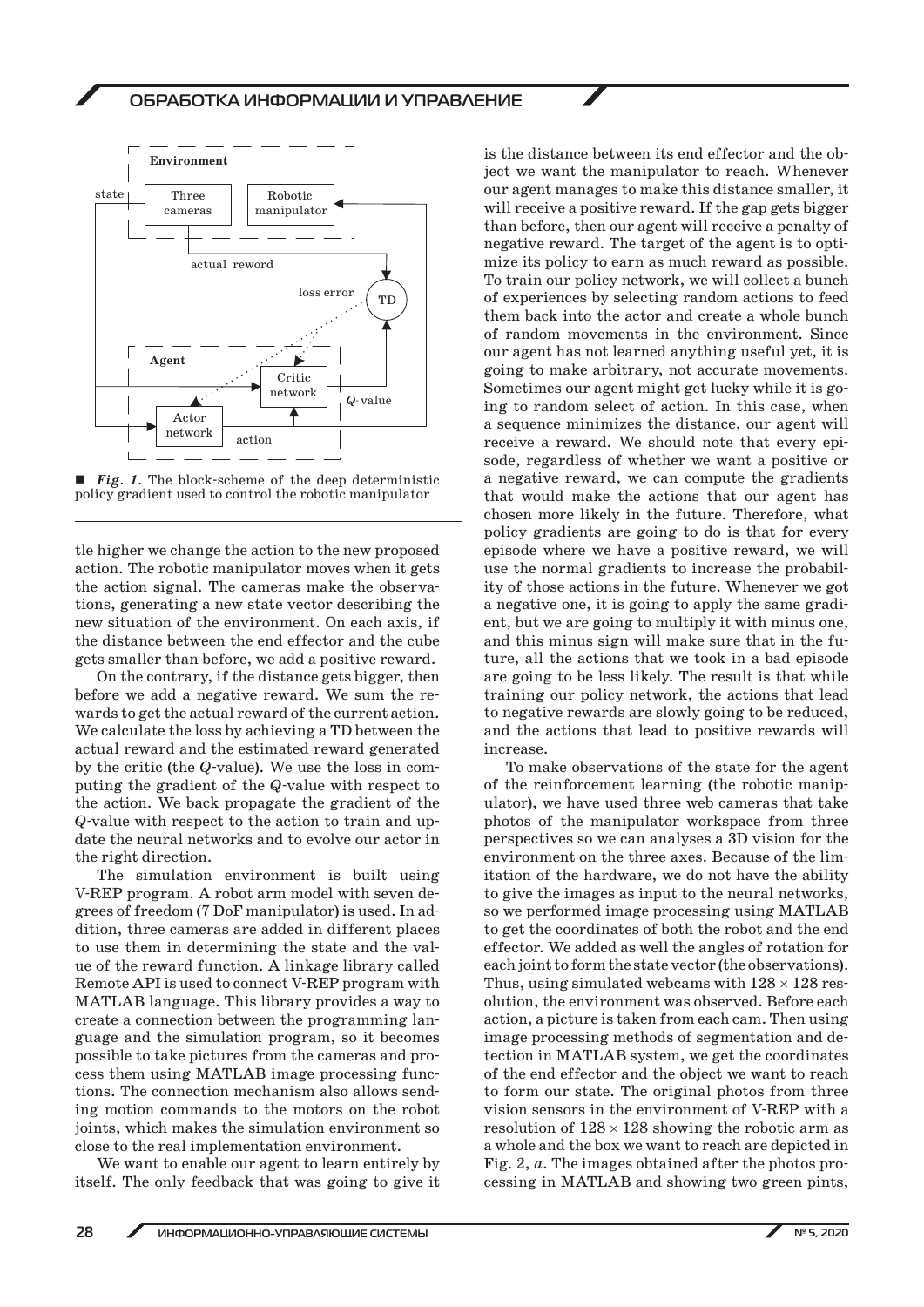

**Fig. 2.** The original photos from three vision sensors in the environment of V-REP with a resolution of  $128 \times 128$  to simulate real life web cameras (*a*) and the images obtained after the photos processing (*b*)

which are the end effector of the robot and the box, we aim to reach, are depicted in Fig. 2, *b*.

Let us consider the simulation environment. The robotic manipulator has seven motors; each motor is related to two adjacent digits, respectively. The motor rotates in a clockwise direction if the first digit is bigger than the second one and vice versa. Thus, the number of the action signal parameters is 14. After that, we start taking pictures from the cameras and discovering the green areas in them, because the end effector and the element we want to reach are made in green. Then, we determine the coordinates of these two elements in the three images, as seen in Fig. 2, *b*. The state contains seven values that reflect the motors' angles, and 12 values reflect a pair of coordinates in each of the three images. The total number of the state signal parameters is 19.

Two kinds of neural networks are chosen to build the actor and the critic networks. In the first case, the actor and critic networks are designed as CNN and, in the second case, as the fully connected neural networks. The actor-network includes four layers and has a size of  $200 \times 200 \times 38 \times 14$ , where every number means the number of neurons in a layer. The actor-network has 14 output signals to give the rotation of the joints with two pairs for each of the seven joints. The critic-network comprises four layers and has a size of  $200 \times 200 \times 10 \times 1$ . The output signal is a value of the *Q*-function.

The training process of the robot consists of a maximum number of 600 episodes when using convolution neural networks and 1000 when using the fully connected networks, where the episode is all the actions, and the states that come in between an initial-state and a terminal-state and each taken action and state is considered to be one step inside the episode. The episode consists of a maximum number of 600 steps when using the convolution neural networks and 1000 when using the fully connected networks. Each episode ends when the robot achieves the task of reaching the cube or when it reaches its maximum number of steps without being able to reach the cube. After that, a new episode begins with a new initial position for the cube in the workspace of the robot. As a start of the training process during the first step in the first episode, the state vector is constructed by taking the coordinates of the end effector of the robot and the cube (the object we aim to reach) from three images in the initial observations. We send the state vector to the actor-network as its input. The actor-network generates the first action as an output, and we send it to the motors' joints to perform the first movement.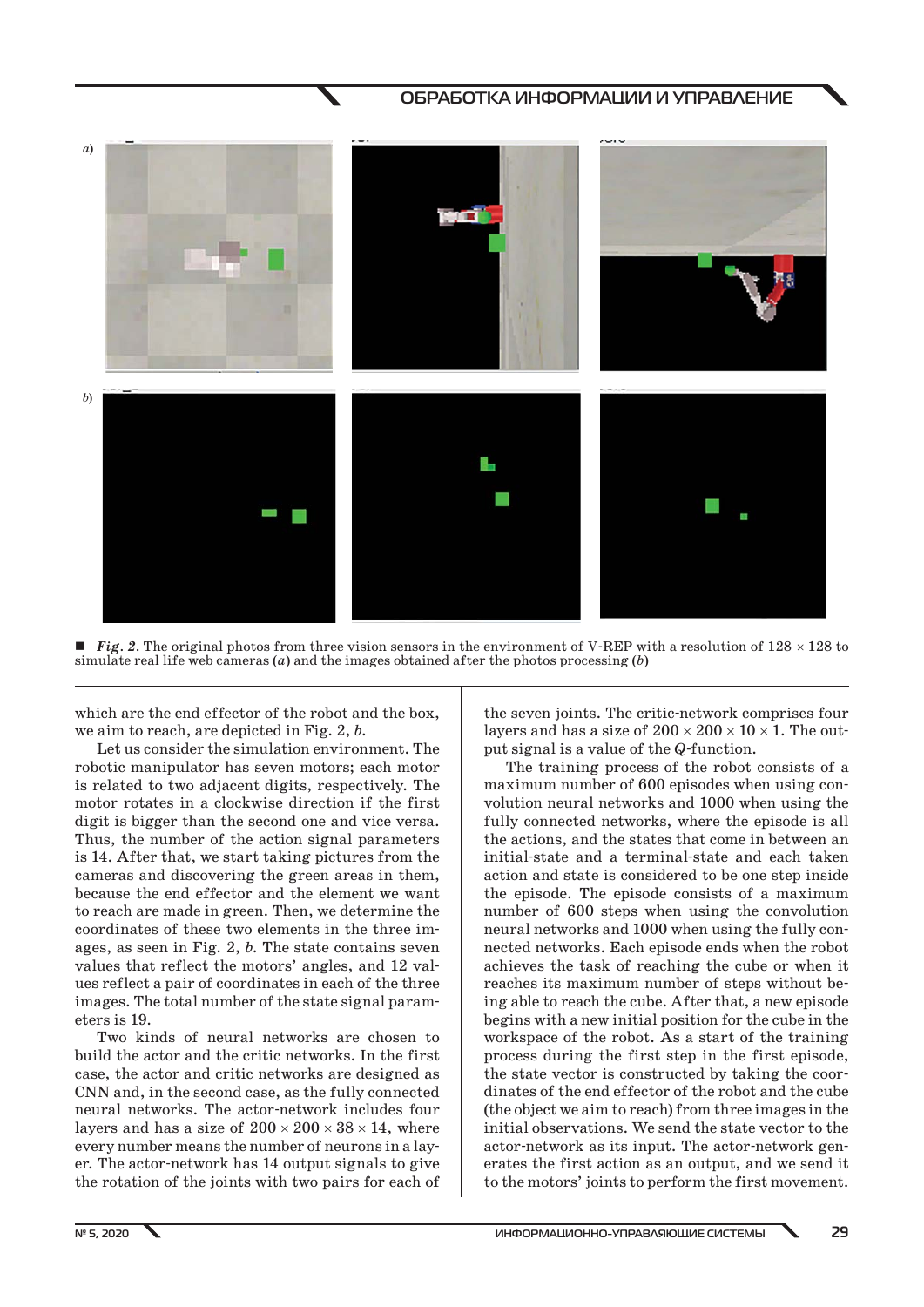We take the new observations constructing the new state vector, and we send it to the critic-network with the action vector. The critic-network takes the state vector, and the action vector as an input and generates the *Q*-value is output. At the end of this step, the reward of the taken action is demonstrated by calculating the distance in the three images. Depending on the *Q*-value and the reward, we update the parameters of the actor-network and the critic-network entering the next step. In the next step, the actor-network gives the new action signal for the join's motor to rotate depending on the current state vector, and the new observations are taken constructing the new state vector. The new state vector is sent with the action vector to the critic-network repeating the same process. If the taken action in the step leads the robot to move far from the cube, the reward takes a negative value in order to reduce the repetition of such actions, and if the action in the current step reduces the distance moving the robot towards the cube, the rewards take a positive value to ensure repeating such actions. The task is considered to be accomplished when the distance is reduced to a certain level (very small distance) in the three images at the same time. The episode ends, and we give the reward a big positive value, and the robot returns to its initial position, a new position is determined randomly for the cube (the element we want to reach). A new episode starts, and a new action is taken from the output of the actor-network repeating the same process in the previous episodes. The training stops in the final episode, where the parameters of the actor-network always lead the robot to execute the actions, those making it reaching the cube.

In our experiment, we achieved two training process first using convolution neural networks to build the actor and critic networks. The results are represented in Table 1. Then, we repeat the training using the fully connected neural networks to build the actor and critic networks. The results are noted in Table 2.

In table 1 is clear that, the larger the network's size, the higher the learning parameters, the higher the average reward, which leads the robot to execute more likely good actions to reach the cube and to reaching high accuracy and lower elapsed time quickly.

As follows from the analysis of tables 1 and 2, the architecture of the convolution neural networks gives the character to be more specialized and efficient than the fully connected networks. In the architecture of the fully connected neural networks, there are connections between all the neurons in previous layers with each neuron in the next layer, with a unique weight to each connection. This connection pattern increases the network parameters and makes no assumptions about the data's ■ *Table 1*. The number of parameters, average reward and elapsed time on learning the actor and critic networks in the form of convolution neural networks

| Sizes of actor and<br>critic-networks                                       | Number of<br>parameters | Average<br>reward | Elapsed<br>time, h |
|-----------------------------------------------------------------------------|-------------------------|-------------------|--------------------|
| $200 \times 200 \times 38 \times 14$<br>$200 \times 200 \times 10 \times 1$ | 3040<br>412             | 100.02            | 5.10               |
| $190 \times 190 \times 38 \times 14$<br>$190 \times 190 \times 10 \times 1$ | 2890<br>392             | 99.23             | 5.24               |
| $180 \times 180 \times 38 \times 14$<br>$180 \times 180 \times 10 \times 1$ | 2740<br>372             | 98.01             | 5.37               |

■ *Table 2*. The number of parameters, average reward and elapsed time on learning the actor and critic networks in the form of fully connected neural networks

| Sizes of actor and<br>critic-networks                                       | Number of<br>parameters | Average<br>reward | Elapsed<br>time, h |
|-----------------------------------------------------------------------------|-------------------------|-------------------|--------------------|
| $200 \times 200 \times 38 \times 14$<br>$200 \times 200 \times 10 \times 1$ | 48 384<br>42 221        | 98.01             | 5.21               |
| $190 \times 190 \times 38 \times 14$<br>$190 \times 190 \times 10 \times 1$ | 44 094<br>38 211        | 94.21             | 5.40               |
| $180 \times 180 \times 38 \times 14$<br>$180 \times 180 \times 10 \times 1$ | 40 004<br>34 401        | 90.46             | 5.59               |

features, increasing the expenses of the memory and the computation. On the other hand, in the convolution neural network's architecture due to its convolutional layers, the connections are between the neuron and its surrounding neurons from the previous and the next layer, and these connections share the same weights. This connection pattern decreases the number of the network parameters affecting its memory use (less memory use), the computation (less time), and increases the accuracy by producing more likely actions that increase the average reward.

We trained the networks using back propagation of the loss error by taking the gradient of the *Q*-value with respect to the input. However, the training process time depends on many factors; for example, each neural network is initialized with random values of biases and weights, giving different starting points per simulation during the training process. Due to its architecture, fewer connections and weights make convolutional layers relatively cheap in memory and computation (less time). In other words, CNN has a lower number of parameters, making it quicker to achieve the training target.

Convolution neural networks have a connection pattern that increases its accuracy in comparison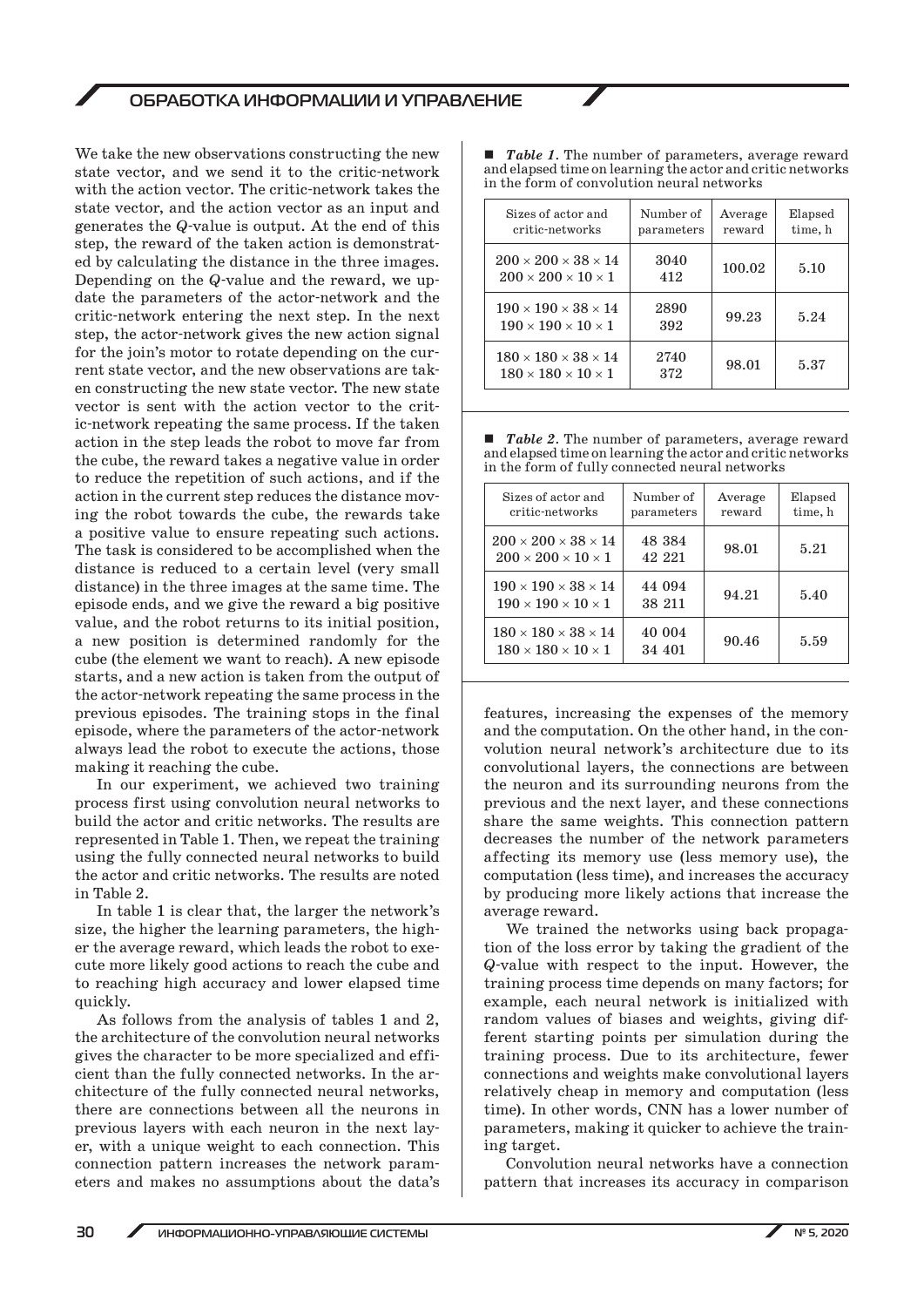with the fully connected network because this pattern provides the characteristic of feature extraction allowing the data to be represented as spatial with the locally and equally possible to occur extracted features at any input. This feature extraction quality produces a lower rate of decreasing the average reward when reducing the parameters of CNN over reducing the parameters of the fully connected networks, which lack this property of the feature extraction.

#### **Conclusion**

In robotic control, we trained the robotic arm, using a typical robot with seven joints to move in high action space, using deep reinforcement learning algorithms and deep deterministic policy gradients. These methods have the advantage of allowing our robot to perform actions and train at the same moment. Therefore, we used them to control our robotic manipulator to reach a cube in its workspace; since these methods give the robot the ability to perform in continuous space action (the sensory reading and actions executions belong to continuous spaces).

## **References**

- 1. **Beysolow T. II** *Introduction to deep learning using R. A step-by-step guide to learning and implementing deep learning models using R*. Berkeley, Apress, 2017. 227 p. doi:10.1007/978-1-4842-2734-3
- 2. **Ketkar N.** *Deep learning with Python*. Berkeley, Apress, 2017. 226 p. doi:10.1007/978-1-4842-2766-4
- 3. **Polydoros A. S., Nalpantidis L., Kruger V.** Real-time deep learning of robotic manipulator inverse dynamics. *2015 IEEE/RSJ International Conference on Intelligent Robots and Systems (IROS)*, Hamburg, Germany, September 28–October 2, 2015, pp. 3442–3448. doi:10.1109/iros.2015.7353857
- 4. **LeCunn Y., Bengio Y., Hinton G.** Deep learning. *Nature*, 2015, vol. 521, no. 5, pp. 436–444. doi:10.1038/ nature14539
- 5. **El-Amir H., Hamdy M.** *Deep learning pipeline*. Berkeley, Apress, 2019. 551 p. doi:10.1007/978-1-4842- 5349-6
- 6. **Lapan M.** *Deep reinforcement learning hands-on*. Birmingham, Packt Publishing, 2020. 800 p.
- 7. **Solovyeva E.** Behavioural nonlinear system models specified by various types of neural networks. *Journal of Physics: Conference Series*, 2018, vol. 1015, no. 3, 032139, pp. 1–6. doi:10.1088/1742-6596/1015/3/ 032139
- 8. **Solovyeva E.** Recurrent neural networks as approximators of nonlinear filters operators. *Journal of Phys-*

The results of the investigation show that using convolution neural networks for designing the actor and the critic-networks has the following advantages over the fully connected networks:

— higher accuracy by driving the actor-network to perform more likely actions that led the robot to increase the average reward during the training;

— the robustness over decreasing the network parameters due to the feature extraction property, where decreasing the network's parameters, did not affect the convolution neural network in the same way it affects the fully connected networks.

— a quicker performance using less computation power and less memory than the fully connected neural networks.

The obtained results expand the possibilities of reinforced learning used in control systems, in particular when controlling a robotic manipulator, by combining the method of deep deterministic policy gradient with deep neural networks. An essential aspect of the research results is the demonstrated effectiveness of using cellular neural networks for reinforcement learning on controlling a robotic manipulator. This fact is important because cellular neural networks are very popular and they are part of many different structures of deep neural networks.

*ics: Conference Series*, 2018, vol. 1141, no. 1, 012115, pp. 1–10. doi:10.1088/1742-6596/1141/1/012115

- 9. **Brown B., Zai A.** *Deep reinforcement learning in action*. New York, Manning Publications Co., 2020. 360 p.
- 10. **Sejnowski T. J.** *The deep learning revolution*. Cambridge, The MIT press, 2018. 352 p. doi:10.7551/mitpress/11474.001.0001
- 11. **Angelova A., Carneiro G., Sünderhauf N., Leitne J.** Special issue on deep learning for robotic vision. *International Journal of Computer Vision*, 2020, vol. 128, pp. 1160–1161. doi:10.1007/s11263-020-01324-z
- 12. **Gupta A., Eppner C., Levine S., Abbeel P.** Learning dexterous manipulation for a soft robotic hand from human demonstrations. *2016 IEEE/RSJ International Conference on Intelligent Robots and Systems (IROS),* Daejeon, Korea, October 9–14, 2016, pp. 3786–3793. doi:10.1109/iros.2016.7759557
- 13. **Rajeswaran A., Kumar V., Gupta A., Vezzani G., Schulman J., Todorov E., Levine S.** Learning complex dexterous manipulation with deep reinforcement learning and demonstrations. *14th Robotics: Science and Systems XIV*, Pittsburg, USA, June 26–30, 2018, pp. 1–9. doi:10.15607/rss.2018.xiv.049
- 14. **Pervez A., Mao Y., Lee D.** Learning deep movement primitives using convolutional neural networks. *2017 IEEE-RAS 17th International Conference on Humanoid Robotics (Humanoids)*, Birmingham, UK, November 15–17, 2017, pp. 191–197. doi:10.1109/humanoids.2017.8246874